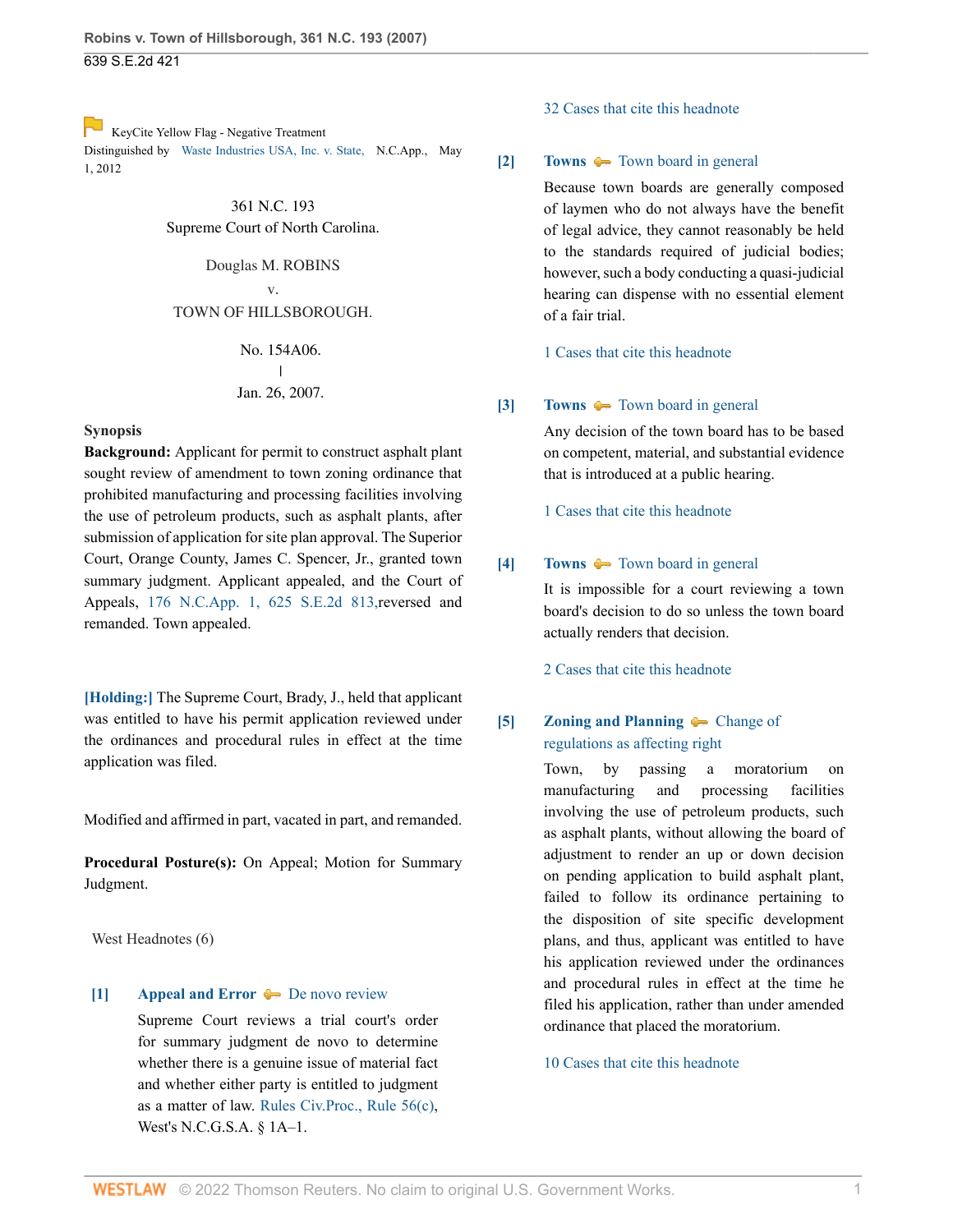# <span id="page-1-2"></span>**[\[6\]](#page-4-1) [Zoning and Planning](http://www.westlaw.com/Browse/Home/KeyNumber/414/View.html?docGuid=I263c40f9ad5511dbb38df5bc58c34d92&originationContext=document&vr=3.0&rs=cblt1.0&transitionType=DocumentItem&contextData=(sc.FindAndPrintPortal))**  $\blacklozenge$  **[Change of](http://www.westlaw.com/Browse/Home/KeyNumber/414k1352/View.html?docGuid=I263c40f9ad5511dbb38df5bc58c34d92&originationContext=document&vr=3.0&rs=cblt1.0&transitionType=DocumentItem&contextData=(sc.FindAndPrintPortal))** [regulations as affecting right](http://www.westlaw.com/Browse/Home/KeyNumber/414k1352/View.html?docGuid=I263c40f9ad5511dbb38df5bc58c34d92&originationContext=document&vr=3.0&rs=cblt1.0&transitionType=DocumentItem&contextData=(sc.FindAndPrintPortal))

When the applicable rules and ordinances are not followed by a town board, the applicant for approval of site specific development plan is entitled to have his application reviewed under the ordinances and procedural rules in effect as of the time he filed his application.

## [7 Cases that cite this headnote](http://www.westlaw.com/Link/RelatedInformation/DocHeadnoteLink?docGuid=I263c40f9ad5511dbb38df5bc58c34d92&headnoteId=201128123400620180202004910&originationContext=document&vr=3.0&rs=cblt1.0&transitionType=CitingReferences&contextData=(sc.FindAndPrintPortal))

**\*\*421** Appeal pursuant to [N.C.G.S. § 7A–30\(2\)](http://www.westlaw.com/Link/Document/FullText?findType=L&pubNum=1000037&cite=NCSTS7A-30&originatingDoc=I263c40f9ad5511dbb38df5bc58c34d92&refType=SP&originationContext=document&vr=3.0&rs=cblt1.0&transitionType=DocumentItem&contextData=(sc.FindAndPrintPortal)#co_pp_58730000872b1) from the decision of a divided panel of the Court of Appeals, [176](http://www.westlaw.com/Link/Document/FullText?findType=Y&serNum=2008492127&pubNum=0000711&originatingDoc=I263c40f9ad5511dbb38df5bc58c34d92&refType=RP&originationContext=document&vr=3.0&rs=cblt1.0&transitionType=DocumentItem&contextData=(sc.FindAndPrintPortal)) [N.C.App. 1, 625 S.E.2d 813 \(2006\),](http://www.westlaw.com/Link/Document/FullText?findType=Y&serNum=2008492127&pubNum=0000711&originatingDoc=I263c40f9ad5511dbb38df5bc58c34d92&refType=RP&originationContext=document&vr=3.0&rs=cblt1.0&transitionType=DocumentItem&contextData=(sc.FindAndPrintPortal)) reversing and remanding an order granting summary judgment entered 29 October 2004 by Judge James C. Spencer, Jr. in Superior Court, Orange County. Heard in the Supreme Court 16 October 2006.

### *SYLLABUS BY THE COURT*

**Procedural Posture(s):** On Appeal; Motion for Summary Judgment.

# **1. Zoning--site specific development plan-applicable ordinance**

Plaintiff had a right to have defendant town's board of adjustment consider and render a decision on his application for approval of a site specific development plan for an asphalt plant under the zoning ordinance in effect at the time the application was made where, after the board of adjustment had held hearings on plaintiff's application, the town's board of commissioners adopted a moratorium on consideration of applications for the construction of manufacturing and processing facilities involving petreleum products, including asphalt plants, and the board of commissioners thereafter amended the zoning ordinance to prohibit manufacturing and processing facilities involving the use of petroleum products within the town's zoning jurisdiction.

## **2. Zoning--amended ordinance--constitutionality**

The portion of the Court of Appeals opinion concerning the constitutionality of the amended zoning ordinance is vacated because the Court of Appeals unnecessarily addressed the issue.

### **Attorneys and Law Firms**

Smith, James, Rowlett & Cohen, L.L.P., by [Seth R. Cohen](http://www.westlaw.com/Link/Document/FullText?findType=h&pubNum=176284&cite=0140138301&originatingDoc=I263c40f9ad5511dbb38df5bc58c34d92&refType=RQ&originationContext=document&vr=3.0&rs=cblt1.0&transitionType=DocumentItem&contextData=(sc.FindAndPrintPortal)), Greensboro, for plaintiff-appellee.

Cranfill, Sumner & Hartzog, L.L.P., by [Susan K. Burkhart,](http://www.westlaw.com/Link/Document/FullText?findType=h&pubNum=176284&cite=0116569401&originatingDoc=I263c40f9ad5511dbb38df5bc58c34d92&refType=RQ&originationContext=document&vr=3.0&rs=cblt1.0&transitionType=DocumentItem&contextData=(sc.FindAndPrintPortal)) Raleigh, for defendant-appellant.

**\*\*422** Van Winkle, Buck, Wall, Starnes & Davis, P.A., by [Craig D. Justus](http://www.westlaw.com/Link/Document/FullText?findType=h&pubNum=176284&cite=0252266801&originatingDoc=I263c40f9ad5511dbb38df5bc58c34d92&refType=RQ&originationContext=document&vr=3.0&rs=cblt1.0&transitionType=DocumentItem&contextData=(sc.FindAndPrintPortal)), Asheville, and [Richard A. Zechini,](http://www.westlaw.com/Link/Document/FullText?findType=h&pubNum=176284&cite=0464723401&originatingDoc=I263c40f9ad5511dbb38df5bc58c34d92&refType=RQ&originationContext=document&vr=3.0&rs=cblt1.0&transitionType=DocumentItem&contextData=(sc.FindAndPrintPortal)) Raleigh, Counsel for North Carolina Association of Realtors, for the North Carolina Home Builders Association, North Carolina Association of Realtors, and North Carolina Outdoor Advertising Association, amici curiae.

### **Opinion**

### BRADY, Justice.

<span id="page-1-1"></span>on his proposal.

**\*194** In this case we determine whether plaintiff, who applied to defendant for approval of his site specific development plan, has a right to have his application reviewed under the zoning ordinance in effect at that time. We conclude that he does and therefore modify and affirm in part, and vacate in part, the opinion of the Court of Appeals. We also remand this case for entry of judgment in plaintiff's favor.

## *FACTUAL BACKGROUND*

<span id="page-1-0"></span>Prior to 21 January 2003, plaintiff Douglas M. Robins contracted to purchase a parcel of land zoned general industrial and containing approximately 4.96 acres within defendant Town of Hillsborough's extraterritorial zoning jurisdiction.<sup>[1](#page-2-0)</sup> On 21 January 2003, plaintiff submitted an application to defendant seeking approval of his site specific development plan, in which he proposed to construct a bituminous concrete (asphalt) plant on this property, which was situated directly across from an existing cement plant. Plaintiff also submitted an erosion control plan to the Orange County Soil and Erosion Control Officer on 11 March 2003 and received approval of his erosion control plan on 14 April  $2003.<sup>2</sup>$  $2003.<sup>2</sup>$  Plaintiff spent approximately \$100,000 in pursuit of this project in addition to the expenditure of time required to prepare his application and attend the various public hearings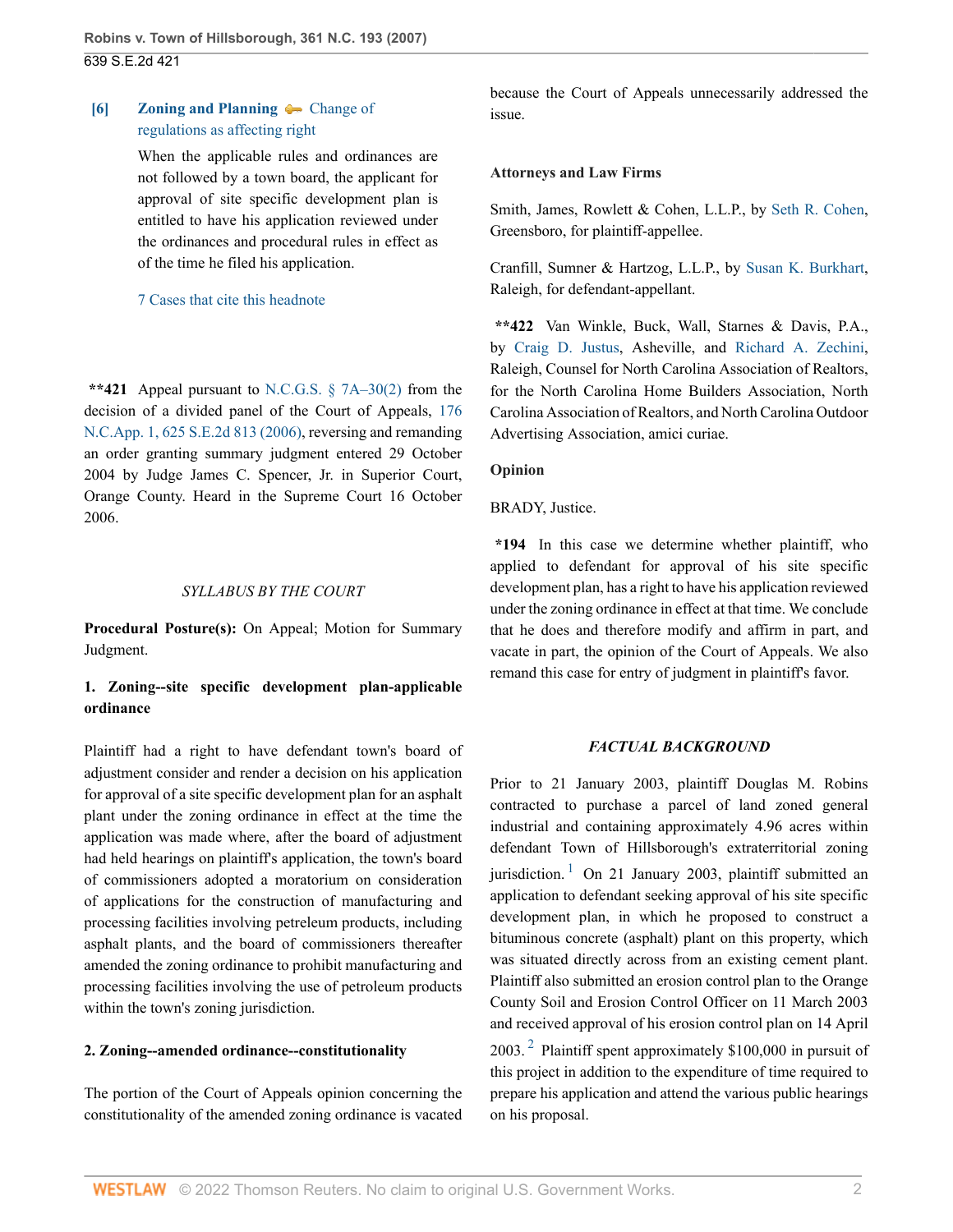- <span id="page-2-0"></span>[1](#page-1-0) Plaintiff closed on this property in December 2003.
- <span id="page-2-1"></span>[2](#page-1-1) There is a dispute as to whether this and other state and local permit applications were necessary steps for plaintiff's application to be complete. However, these facts ultimately are not determinative of our analysis of the critical issue in this case.

Defendant's Board of Adjustment held three separate hearings to consider plaintiff's development plan on 12 February 2003, 12 March **\*195** 2003, and finally on 9 April 2003. At the third hearing, the Board of Adjustment once again continued proceedings until 30 April 2003. Earlier that same day, however, defendant had published, in a newspaper of record, notice of a hearing to be held on 22 April 2003 to consider a moratorium on the construction of processing and manufacturing facilities involving petroleum products, including asphalt plants, within its zoning jurisdiction. Nothing in the record indicates plaintiff was aware of the pending moratorium hearing at the time he acquiesced to the 9 April 2003 continuance of his hearing before the Board of Adjustment.

At the moratorium hearing, defendant's Board of Commissioners (Town Board) adopted "An Ordinance Amending the Town of Hillsborough Zoning Ordinance to Temporarily Suspend the Review, Consideration and Issuance of Permits and Applications for Manufacturing and Processing Operations Involving Petroleum Products" (the moratorium), which reads:

> Notwithstanding any provision in this Zoning Ordinance to the contrary, no manufacturing and processing facility involving petroleum products as one of the materials being manufactured and/or processed (including, but not limited to, refineries for gasoline and other fuels, liquefied gas refineries, asphalt plants, finished petroleum products plants, plants which manufacture asphalt paving mixtures and blocks, asphalt shingles and/or coating materials, and plants manufacturing or processing petroleum lubricating oils and greases) shall be permitted, and no application for any permit or approval to operate

such a facility shall be accepted, processed, reviewed or considered by the Town. *This section shall apply to all applications for a permit or approval, including any application which is pending as of the effective date hereof.*

(Emphasis added.) This moratorium was to begin immediately and remain in effect until 31 December 2003, unless terminated earlier **\*\*423** or extended by the Town Board for a period of up to six months. At the time the moratorium took effect, plaintiff's asphalt plant was the *only* development plan under consideration by the Board of Adjustment that was affected.

Defendant issued a notice that the hearing scheduled for 30 April 2003 was cancelled as a result of the moratorium, causing an indefinite delay in plaintiff's development plan. Then, on 24 November 2003, the Town Board adopted an amendment to Section 3.3 of its **\*196** zoning ordinance (the amendment) which states: "[M]anufacturing and processing facilities involving the use of petroleum products, such as ... asphalt plants ... are expressly prohibited in the Town of Hillsborough and it<sup>[s]</sup> extraterritorial zoning jurisdiction." The amendment was to take effect 1 March 2004. On 1 December 2003, the Town Board extended the moratorium to coincide with the effective date of the amendment. This action effectively terminated the development plan of plaintiff, who then initiated litigation.

## *PROCEDURAL BACKGROUND*

On 22 January 2004, plaintiff filed a complaint and petition for judicial review and writ of certiorari in Orange County Superior Court concerning his application. In September 2004 defendant filed a motion for summary judgment. After hearing defendant's motion, the trial court allowed summary judgment for defendant on 29 October 2004. The trial court's order determined, as a matter of law, that plaintiff is not entitled to a review of his application under the premoratorium and pre-amendment ordinance; that defendant complied with all due process and statutory requirements in adopting the moratorium, the moratorium extension, and the amendment; that plaintiff's challenge to the extension of the moratorium was mooted by enactment of the amendment; that plaintiff is not entitled to any further review or decision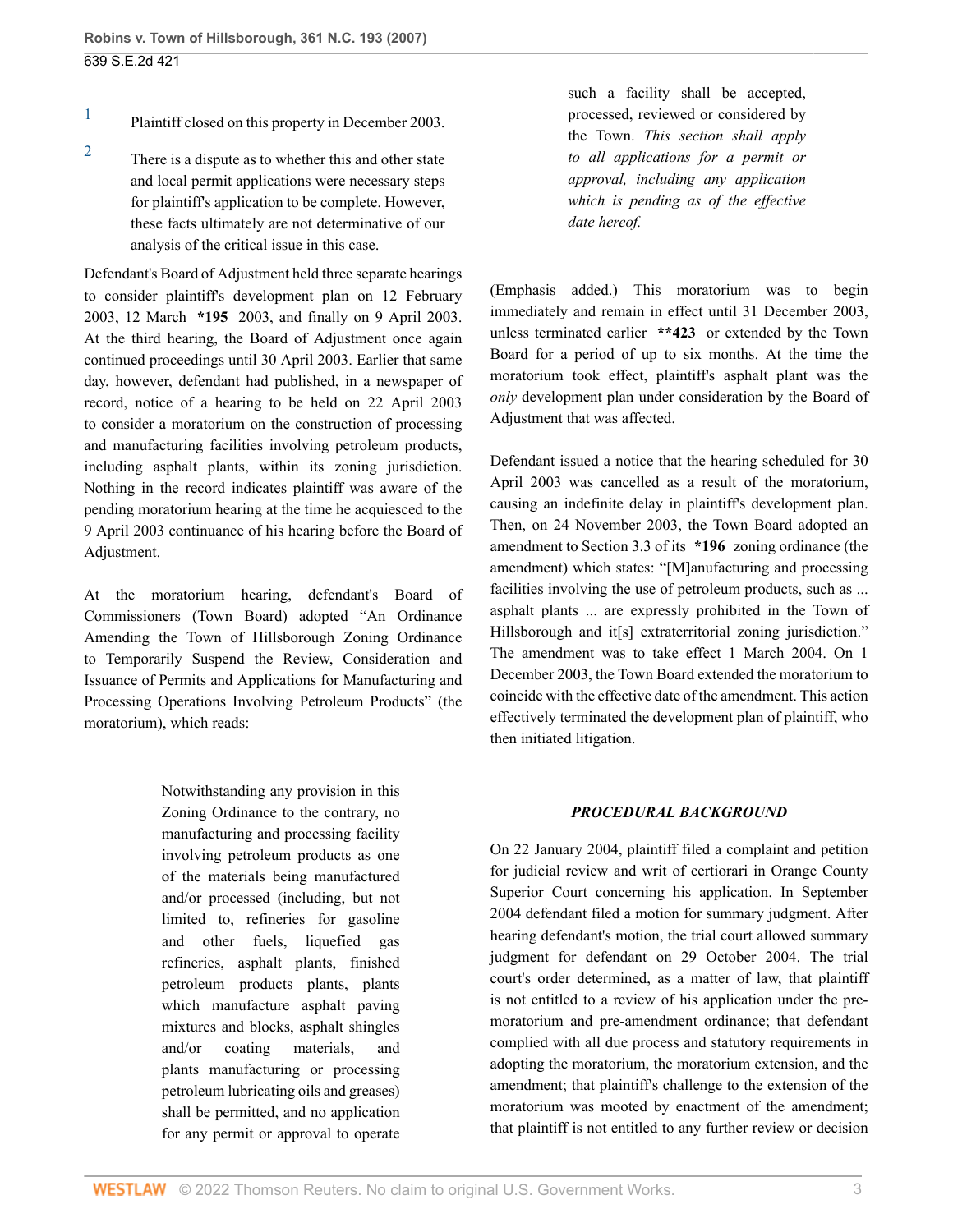**Robins v. Town of Hillsborough, 361 N.C. 193 (2007)** 639 S.E.2d 421

concerning his application; and that plaintiff is not entitled to any damages.

Plaintiff appealed the trial court's order to the Court of Appeals, which, in a divided decision, found that "plaintiff was entitled to rely upon the language of, and have his application considered under, the zoning ordinance in effect at the time he applied for his permit." *[Robins v. Town of](http://www.westlaw.com/Link/Document/FullText?findType=Y&serNum=2008492127&pubNum=0000711&originatingDoc=I263c40f9ad5511dbb38df5bc58c34d92&refType=RP&fi=co_pp_sp_711_817&originationContext=document&vr=3.0&rs=cblt1.0&transitionType=DocumentItem&contextData=(sc.FindAndPrintPortal)#co_pp_sp_711_817) Hillsborough,* [176 N.C.App. 1, 7, 625 S.E.2d 813, 817 \(2006\)](http://www.westlaw.com/Link/Document/FullText?findType=Y&serNum=2008492127&pubNum=0000711&originatingDoc=I263c40f9ad5511dbb38df5bc58c34d92&refType=RP&fi=co_pp_sp_711_817&originationContext=document&vr=3.0&rs=cblt1.0&transitionType=DocumentItem&contextData=(sc.FindAndPrintPortal)#co_pp_sp_711_817). The majority also held that the trial court erred in granting summary judgment to defendant on plaintiff's constitutional claims because there was a genuine issue of material fact. *[Id.](http://www.westlaw.com/Link/Document/FullText?findType=Y&serNum=2008492127&pubNum=711&originatingDoc=I263c40f9ad5511dbb38df5bc58c34d92&refType=RP&fi=co_pp_sp_711_819&originationContext=document&vr=3.0&rs=cblt1.0&transitionType=DocumentItem&contextData=(sc.FindAndPrintPortal)#co_pp_sp_711_819)* [at 9, 625 S.E.2d at 819.](http://www.westlaw.com/Link/Document/FullText?findType=Y&serNum=2008492127&pubNum=711&originatingDoc=I263c40f9ad5511dbb38df5bc58c34d92&refType=RP&fi=co_pp_sp_711_819&originationContext=document&vr=3.0&rs=cblt1.0&transitionType=DocumentItem&contextData=(sc.FindAndPrintPortal)#co_pp_sp_711_819) Defendant appeals on the basis of a dissent in the Court of Appeals.

#### *STANDARD OF REVIEW*

<span id="page-3-0"></span>**[\[1\]](#page-0-1)** We review a trial court's order for summary judgment de novo to determine whether there is a "genuine issue of material fact" and whether either party is "entitled to judgment as a matter of law." *[Summey v. Barker,](http://www.westlaw.com/Link/Document/FullText?findType=Y&serNum=2003668104&pubNum=0000711&originatingDoc=I263c40f9ad5511dbb38df5bc58c34d92&refType=RP&fi=co_pp_sp_711_249&originationContext=document&vr=3.0&rs=cblt1.0&transitionType=DocumentItem&contextData=(sc.FindAndPrintPortal)#co_pp_sp_711_249)* 357 N.C. [492, 496, 586 S.E.2d 247, 249 \(2003\)](http://www.westlaw.com/Link/Document/FullText?findType=Y&serNum=2003668104&pubNum=0000711&originatingDoc=I263c40f9ad5511dbb38df5bc58c34d92&refType=RP&fi=co_pp_sp_711_249&originationContext=document&vr=3.0&rs=cblt1.0&transitionType=DocumentItem&contextData=(sc.FindAndPrintPortal)#co_pp_sp_711_249) (citing [N.C.G.S. § 1A–](http://www.westlaw.com/Link/Document/FullText?findType=L&pubNum=1000711&cite=NCSTRCPS1A-1R56&originatingDoc=I263c40f9ad5511dbb38df5bc58c34d92&refType=LQ&originationContext=document&vr=3.0&rs=cblt1.0&transitionType=DocumentItem&contextData=(sc.FindAndPrintPortal)) [1, Rule 56\(c\)](http://www.westlaw.com/Link/Document/FullText?findType=L&pubNum=1000711&cite=NCSTRCPS1A-1R56&originatingDoc=I263c40f9ad5511dbb38df5bc58c34d92&refType=LQ&originationContext=document&vr=3.0&rs=cblt1.0&transitionType=DocumentItem&contextData=(sc.FindAndPrintPortal))).

#### **\*197** *ANALYSIS*

The issue before us is whether plaintiff has a right to have defendant consider and render a decision on his application under the ordinance in effect at the time the application was made. Although the parties have presented arguments as to whether plaintiff may assert a vested right, either by operation of statute or common law principles, these arguments are inapposite because our vested rights decisions have considered whether a plaintiff has a right to complete his project despite changes in the applicable zoning ordinances, *see, e.g., [Finch v. City of Durham,](http://www.westlaw.com/Link/Document/FullText?findType=Y&serNum=1989142186&pubNum=0000711&originatingDoc=I263c40f9ad5511dbb38df5bc58c34d92&refType=RP&fi=co_pp_sp_711_20&originationContext=document&vr=3.0&rs=cblt1.0&transitionType=DocumentItem&contextData=(sc.FindAndPrintPortal)#co_pp_sp_711_20)* 325 N.C. 352, 373, [384 S.E.2d 8, 20 \(1989\),](http://www.westlaw.com/Link/Document/FullText?findType=Y&serNum=1989142186&pubNum=0000711&originatingDoc=I263c40f9ad5511dbb38df5bc58c34d92&refType=RP&fi=co_pp_sp_711_20&originationContext=document&vr=3.0&rs=cblt1.0&transitionType=DocumentItem&contextData=(sc.FindAndPrintPortal)#co_pp_sp_711_20) an issue distinct from the one before us today. However, we determine, consistent with prior decisions of this Court, that plaintiff was entitled to have defendant render a decision on his application, complete with competent findings of fact which support such decision. Additionally, defendant's application merits review under the zoning ordinance as it existed before the moratorium and the amendment were passed.

Under Section 21.3.2 of the Town of Hillsborough Zoning Ordinance, the Board of Adjustment's "powers" "shall" include the authority to "[p]ass upon, decide, or determine **\*\*424** such other matters as may be required by this Ordinance." Hillsborough, N.C., Zoning Ordinance § 21.3.2 (2003) [hereinafter Zoning Ordinance]. Similarly, the Rules of Procedure of the Board of Adjustment state that the Board "shall ... hear and *decide* all matters ... upon which it is required [to] pass by the Zoning Ordinance of Hillsborough." Hillsborough, N.C., Bd. of Adjust. R.P. VI(A) [hereinafter Adjust. R.P.] (emphasis added). Section 5.27 of the Zoning Ordinance lists the land uses for which site plan approval by the Board of Adjustment is "require[d]." Zoning Ordinance § 5.27.2 (2003). These uses include "[a]ll projects involving the construction of new buildings ... on lots within" various districts including the "GI" district, in which plaintiff's proposed project is located. *Id.* § 5.27.2(b).

Under the Board of Adjustment's Rules of Procedure, board decisions "shall be supported by competent, material, and substantial evidence in the whole record." Adjust. R.P. VI(D) (1). Appeals from Board of Adjustment decisions are to the Superior Court. Zoning Ordinance § 21.3.10. The Board's procedural rules state that "a hearing" shall be held before a decision is rendered. Adjust. R.P. VI(C). Although nothing in the rules allows or prohibits a series of hearings or an indefinite suspension of consideration of an application, the rules require the Board's decision to be rendered in a timely fashion, **\*198** that is, "not more than thirty (30) days from the date of the last hearing of the matter under consideration." *Id.* VI(D)(2).

<span id="page-3-3"></span><span id="page-3-2"></span><span id="page-3-1"></span>**[\[2\]](#page-0-2) [\[3](#page-0-3)] [\[4\]](#page-0-4)** This Court has stated that the task of a court reviewing a town board's decision when the town board has acted as a quasi-judicial body includes:

(1) Reviewing the record for errors in law,

(2) Insuring that procedures specified by law in both statute and ordinance are followed,

(3) Insuring that appropriate due process rights of a petitioner are protected including the right to offer evidence, cross-examine witnesses, and inspect documents,

(4) Insuring that decisions of town boards are supported by competent, material and substantial evidence in the whole record, and

(5) Insuring that decisions are not arbitrary and capricious.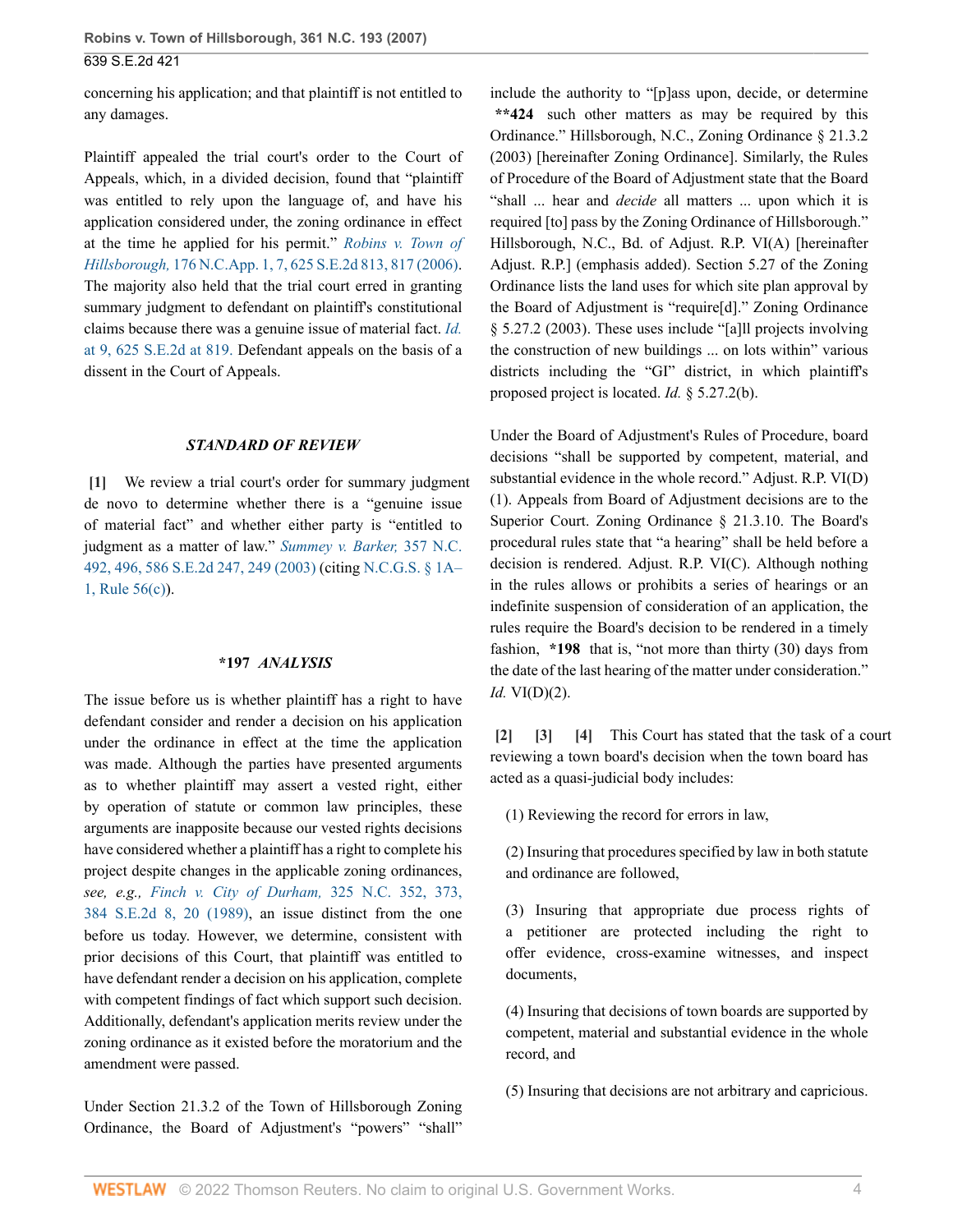*[Coastal Ready–Mix Concrete Co. v. Bd. of Comm'rs.,](http://www.westlaw.com/Link/Document/FullText?findType=Y&serNum=1980109999&pubNum=0000711&originatingDoc=I263c40f9ad5511dbb38df5bc58c34d92&refType=RP&fi=co_pp_sp_711_383&originationContext=document&vr=3.0&rs=cblt1.0&transitionType=DocumentItem&contextData=(sc.FindAndPrintPortal)#co_pp_sp_711_383)* 299 [N.C. 620, 626, 265 S.E.2d 379, 383 \(1980\)](http://www.westlaw.com/Link/Document/FullText?findType=Y&serNum=1980109999&pubNum=0000711&originatingDoc=I263c40f9ad5511dbb38df5bc58c34d92&refType=RP&fi=co_pp_sp_711_383&originationContext=document&vr=3.0&rs=cblt1.0&transitionType=DocumentItem&contextData=(sc.FindAndPrintPortal)#co_pp_sp_711_383). Because town boards "are generally composed of laymen who do not always have the benefit of legal advice, they cannot reasonably be held to the standards required of judicial bodies." *[Humble Oil](http://www.westlaw.com/Link/Document/FullText?findType=Y&serNum=1974127379&pubNum=0000711&originatingDoc=I263c40f9ad5511dbb38df5bc58c34d92&refType=RP&fi=co_pp_sp_711_137&originationContext=document&vr=3.0&rs=cblt1.0&transitionType=DocumentItem&contextData=(sc.FindAndPrintPortal)#co_pp_sp_711_137) & Ref. Co. v. Bd. of Aldermen,* [284 N.C. 458, 470, 202 S.E.2d](http://www.westlaw.com/Link/Document/FullText?findType=Y&serNum=1974127379&pubNum=0000711&originatingDoc=I263c40f9ad5511dbb38df5bc58c34d92&refType=RP&fi=co_pp_sp_711_137&originationContext=document&vr=3.0&rs=cblt1.0&transitionType=DocumentItem&contextData=(sc.FindAndPrintPortal)#co_pp_sp_711_137) [129, 137 \(1974\)](http://www.westlaw.com/Link/Document/FullText?findType=Y&serNum=1974127379&pubNum=0000711&originatingDoc=I263c40f9ad5511dbb38df5bc58c34d92&refType=RP&fi=co_pp_sp_711_137&originationContext=document&vr=3.0&rs=cblt1.0&transitionType=DocumentItem&contextData=(sc.FindAndPrintPortal)#co_pp_sp_711_137). However, such a body conducting a quasijudicial hearing "can dispense with no essential element of a fair trial." *Id.* One of those essential elements is that "[a]ny *decision* of the town board has to be based on competent, material, and substantial evidence that is introduced at a public hearing." *[Coastal Ready–Mix Concrete Co.,](http://www.westlaw.com/Link/Document/FullText?findType=Y&serNum=1980109999&pubNum=0000711&originatingDoc=I263c40f9ad5511dbb38df5bc58c34d92&refType=RP&fi=co_pp_sp_711_383&originationContext=document&vr=3.0&rs=cblt1.0&transitionType=DocumentItem&contextData=(sc.FindAndPrintPortal)#co_pp_sp_711_383)* 299 N.C. [at 626, 265 S.E.2d at 383](http://www.westlaw.com/Link/Document/FullText?findType=Y&serNum=1980109999&pubNum=0000711&originatingDoc=I263c40f9ad5511dbb38df5bc58c34d92&refType=RP&fi=co_pp_sp_711_383&originationContext=document&vr=3.0&rs=cblt1.0&transitionType=DocumentItem&contextData=(sc.FindAndPrintPortal)#co_pp_sp_711_383) (emphasis added). Accordingly, it is impossible for a court reviewing a town board's *decision* to do so unless the town board *actually renders* that decision.

Previously, this Court has bound town boards to their own rules of procedure. In *Humble Oil,* this Court noted that "[t]he procedural rules of an administrative agency 'are binding upon the agency which enacts them as well as upon the public.... To be valid the action of the agency must conform to its rules which are in effect at the time the action is taken....' " [284 N.C. at 467, 202 S.E.2d at 135](http://www.westlaw.com/Link/Document/FullText?findType=Y&serNum=1974127379&pubNum=0000711&originatingDoc=I263c40f9ad5511dbb38df5bc58c34d92&refType=RP&fi=co_pp_sp_711_135&originationContext=document&vr=3.0&rs=cblt1.0&transitionType=DocumentItem&contextData=(sc.FindAndPrintPortal)#co_pp_sp_711_135) (citations omitted). Consistent with this Court's duty to ensure "that decisions are not arbitrary and capricious," *[Coastal Ready–](http://www.westlaw.com/Link/Document/FullText?findType=Y&serNum=1980109999&pubNum=711&originatingDoc=I263c40f9ad5511dbb38df5bc58c34d92&refType=RP&fi=co_pp_sp_711_383&originationContext=document&vr=3.0&rs=cblt1.0&transitionType=DocumentItem&contextData=(sc.FindAndPrintPortal)#co_pp_sp_711_383) Mix Concrete Co.,* [299 N.C. at 626, 265 S.E.2d at 383,](http://www.westlaw.com/Link/Document/FullText?findType=Y&serNum=1980109999&pubNum=711&originatingDoc=I263c40f9ad5511dbb38df5bc58c34d92&refType=RP&fi=co_pp_sp_711_383&originationContext=document&vr=3.0&rs=cblt1.0&transitionType=DocumentItem&contextData=(sc.FindAndPrintPortal)#co_pp_sp_711_383) we must determine whether **\*199** defendant followed its own procedures. "In no other way can an applicant be accorded due process and equal protection, or the [board] refute a charge that [its actions] constituted an arbitrary and unwarranted discrimination against a property owner." *[Humble Oil,](http://www.westlaw.com/Link/Document/FullText?findType=Y&serNum=1974127379&pubNum=0000711&originatingDoc=I263c40f9ad5511dbb38df5bc58c34d92&refType=RP&fi=co_pp_sp_711_135&originationContext=document&vr=3.0&rs=cblt1.0&transitionType=DocumentItem&contextData=(sc.FindAndPrintPortal)#co_pp_sp_711_135)* 284 [N.C. at 468, 202 S.E.2d at 135](http://www.westlaw.com/Link/Document/FullText?findType=Y&serNum=1974127379&pubNum=0000711&originatingDoc=I263c40f9ad5511dbb38df5bc58c34d92&refType=RP&fi=co_pp_sp_711_135&originationContext=document&vr=3.0&rs=cblt1.0&transitionType=DocumentItem&contextData=(sc.FindAndPrintPortal)#co_pp_sp_711_135) (citing *[Keiger v. Winston–](http://www.westlaw.com/Link/Document/FullText?findType=Y&serNum=1972128462&pubNum=0000711&originatingDoc=I263c40f9ad5511dbb38df5bc58c34d92&refType=RP&fi=co_pp_sp_711_179&originationContext=document&vr=3.0&rs=cblt1.0&transitionType=DocumentItem&contextData=(sc.FindAndPrintPortal)#co_pp_sp_711_179) Salem Bd. of Adjust.,* [281 N.C. 715, 720, 190 S.E.2d 175, 179](http://www.westlaw.com/Link/Document/FullText?findType=Y&serNum=1972128462&pubNum=0000711&originatingDoc=I263c40f9ad5511dbb38df5bc58c34d92&refType=RP&fi=co_pp_sp_711_179&originationContext=document&vr=3.0&rs=cblt1.0&transitionType=DocumentItem&contextData=(sc.FindAndPrintPortal)#co_pp_sp_711_179) [\(1972\)\)](http://www.westlaw.com/Link/Document/FullText?findType=Y&serNum=1972128462&pubNum=0000711&originatingDoc=I263c40f9ad5511dbb38df5bc58c34d92&refType=RP&fi=co_pp_sp_711_179&originationContext=document&vr=3.0&rs=cblt1.0&transitionType=DocumentItem&contextData=(sc.FindAndPrintPortal)#co_pp_sp_711_179).

<span id="page-4-0"></span>**[\[5\]](#page-0-0)** In many ways this case is analogous to *Humble Oil.* In *Humble Oil,* this Court required a Board of Aldermen to consider an applicant's application de novo because the **\*\*425** procedural rules of the ordinance had not been followed. [284 N.C. at 467, 471, 202 S.E.2d at 135, 138.](http://www.westlaw.com/Link/Document/FullText?findType=Y&serNum=1974127379&pubNum=711&originatingDoc=I263c40f9ad5511dbb38df5bc58c34d92&refType=RP&fi=co_pp_sp_711_135&originationContext=document&vr=3.0&rs=cblt1.0&transitionType=DocumentItem&contextData=(sc.FindAndPrintPortal)#co_pp_sp_711_135) Specifically, the applicable ordinance required the Board of Aldermen, before a decision on an application was made, to receive a recommendation from the Planning Board after the Planning Board conducted an investigation into the subject matter of the application. *Id.* [at 467, 202](http://www.westlaw.com/Link/Document/FullText?findType=Y&serNum=1974127379&pubNum=711&originatingDoc=I263c40f9ad5511dbb38df5bc58c34d92&refType=RP&fi=co_pp_sp_711_135&originationContext=document&vr=3.0&rs=cblt1.0&transitionType=DocumentItem&contextData=(sc.FindAndPrintPortal)#co_pp_sp_711_135) [S.E.2d at 135.](http://www.westlaw.com/Link/Document/FullText?findType=Y&serNum=1974127379&pubNum=711&originatingDoc=I263c40f9ad5511dbb38df5bc58c34d92&refType=RP&fi=co_pp_sp_711_135&originationContext=document&vr=3.0&rs=cblt1.0&transitionType=DocumentItem&contextData=(sc.FindAndPrintPortal)#co_pp_sp_711_135) In *Humble Oil,* the Board of Aldermen failed to follow this rule by denying the application before referring it to the Planning Board. *Id.* [at 468, 202 S.E.2d](http://www.westlaw.com/Link/Document/FullText?findType=Y&serNum=1974127379&pubNum=711&originatingDoc=I263c40f9ad5511dbb38df5bc58c34d92&refType=RP&fi=co_pp_sp_711_135&originationContext=document&vr=3.0&rs=cblt1.0&transitionType=DocumentItem&contextData=(sc.FindAndPrintPortal)#co_pp_sp_711_135) [at 135–36.](http://www.westlaw.com/Link/Document/FullText?findType=Y&serNum=1974127379&pubNum=711&originatingDoc=I263c40f9ad5511dbb38df5bc58c34d92&refType=RP&fi=co_pp_sp_711_135&originationContext=document&vr=3.0&rs=cblt1.0&transitionType=DocumentItem&contextData=(sc.FindAndPrintPortal)#co_pp_sp_711_135) In the case *sub judice,* the applicable ordinance

provides that the Board of Adjustment "shall [p]ass upon, decide, or determine such ... matters as may be required by this Ordinance," including site plans. Zoning Ordinance § 21.3.2(d). The Zoning Ordinance specifies the grounds upon which a site plan may be approved or denied. *Id.* § 5.27. Instead of following the proper procedures by which the Board of Adjustment would have rendered an up or down decision on plaintiff's application, defendant, acting through its Board of Commissioners, passed the moratorium and eventually amended the ordinance, effectively usurping the Board of Adjustment's responsibility in the matter. In essentially dictating by legislative fiat the outcome of a matter which should be resolved through quasi-judicial proceedings, defendant did not follow its own ordinance pertaining to the disposition of site specific development plans, thus leaving the Town Board no defense to the charge that its actions were arbitrary and capricious. *See Humble Oil,* [284 N.C. at 468,](http://www.westlaw.com/Link/Document/FullText?findType=Y&serNum=1974127379&pubNum=0000711&originatingDoc=I263c40f9ad5511dbb38df5bc58c34d92&refType=RP&fi=co_pp_sp_711_135&originationContext=document&vr=3.0&rs=cblt1.0&transitionType=DocumentItem&contextData=(sc.FindAndPrintPortal)#co_pp_sp_711_135) [202 S.E.2d at 135](http://www.westlaw.com/Link/Document/FullText?findType=Y&serNum=1974127379&pubNum=0000711&originatingDoc=I263c40f9ad5511dbb38df5bc58c34d92&refType=RP&fi=co_pp_sp_711_135&originationContext=document&vr=3.0&rs=cblt1.0&transitionType=DocumentItem&contextData=(sc.FindAndPrintPortal)#co_pp_sp_711_135) (citing *Keiger,* [281 N.C. at 720, 190 S.E.2d](http://www.westlaw.com/Link/Document/FullText?findType=Y&serNum=1972128462&pubNum=0000711&originatingDoc=I263c40f9ad5511dbb38df5bc58c34d92&refType=RP&fi=co_pp_sp_711_179&originationContext=document&vr=3.0&rs=cblt1.0&transitionType=DocumentItem&contextData=(sc.FindAndPrintPortal)#co_pp_sp_711_179) [at 179 \(1972\)\)](http://www.westlaw.com/Link/Document/FullText?findType=Y&serNum=1972128462&pubNum=0000711&originatingDoc=I263c40f9ad5511dbb38df5bc58c34d92&refType=RP&fi=co_pp_sp_711_179&originationContext=document&vr=3.0&rs=cblt1.0&transitionType=DocumentItem&contextData=(sc.FindAndPrintPortal)#co_pp_sp_711_179).

<span id="page-4-1"></span>**[\[6\]](#page-1-2)** We hold that when the applicable rules and ordinances are not followed by a town board, the applicant is entitled to have his application reviewed under the ordinances and procedural rules in effect as of the time he filed his application. Accordingly, plaintiff was entitled to receive a final determination from defendant regarding his application and to have it assessed under the ordinance in effect when the application was filed. We express no opinion as to whether **\*200** the application should be approved or denied on the merits, but merely that plaintiff is entitled to a decision by defendant pursuant to the ordinance as it existed before passage of the moratorium and the amendment.

Because of our holding, we need not address the portion of the Court of Appeals opinion concerning the constitutionality of the amended zoning ordinance except to note that the Court of Appeals unnecessarily addressed the issue. Because plaintiff is entitled to have his application decided under the ordinance in effect at the time he filed his application, the amended ordinance does not apply to his proposed activity. Accordingly, we vacate that portion of the Court of Appeals opinion.

Thus, we modify and affirm the portion of the Court of Appeals opinion concerning plaintiff's right to have his application reviewed and a decision made under the zoning ordinance in effect on 21 January 2003. We remand to that court for further remand to the trial court with instructions to enter judgment for plaintiff declaring his right to have